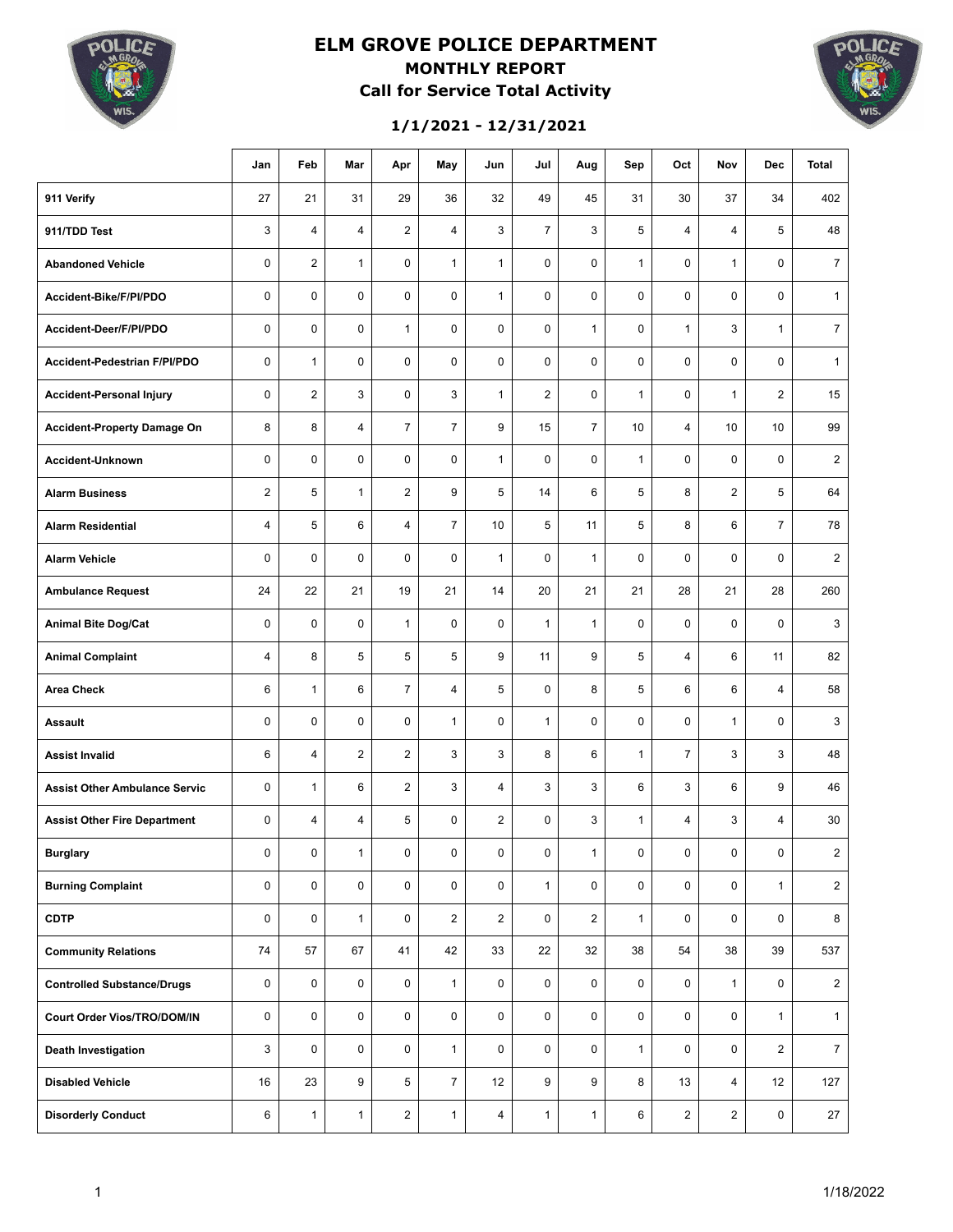

### **ELM GROVE POLICE DEPARTMENT MONTHLY REPORT Call for Service Total Activity**

#### **1/1/2021 - 12/31/2021**



|                                       | Jan                     | Feb            | Mar            | Apr            | May            | Jun            | Jul            | Aug            | Sep             | Oct            | Nov          | <b>Dec</b>     | <b>Total</b>    |
|---------------------------------------|-------------------------|----------------|----------------|----------------|----------------|----------------|----------------|----------------|-----------------|----------------|--------------|----------------|-----------------|
| <b>Domestic Dispute</b>               | $\mathbf 0$             | $\mathbf{1}$   | $\mathbf 0$    | $\mathbf{1}$   | 3              | $\mathbf{1}$   | $\overline{2}$ | $\mathbf{1}$   | $\mathbf 0$     | $\mathbf 0$    | $\mathbf 0$  | $\mathbf{1}$   | 10              |
| <b>Extra Patrol Request</b>           | $\overline{2}$          | $\overline{4}$ | 5              | 6              | 3              | 11             | 6              | 5              | 6               | $\overline{2}$ | 5            | $\overline{7}$ | 62              |
| Fight                                 | $\mathbf{1}$            | $\mathbf{1}$   | $\mathbf 0$    | 0              | $\pmb{0}$      | $\mathbf 0$    | 0              | 0              | $\mathbf 0$     | $\overline{2}$ | $\mathbf{1}$ | 0              | 5               |
| <b>Fire Alarm</b>                     | $\mathbf 0$             | $\overline{2}$ | 3              | 3              | 5              | $\overline{4}$ | $\mathbf{1}$   | 6              | $\mathbf{1}$    | 3              | $\mathbf{1}$ | 2              | 31              |
| <b>Fire Department Call</b>           | $\overline{4}$          | 3              | 5              | 3              | 5              | 6              | $\mathbf{1}$   | 25             | $\mathbf{1}$    | $\mathbf{1}$   | 3            | 7              | 64              |
| <b>Fireworks Complaint</b>            | $\mathbf 0$             | $\mathbf 0$    | $\mathbf 0$    | 0              | 0              | $\mathbf{1}$   | $\mathbf 0$    | $\mathbf 0$    | $\mathbf 0$     | $\mathbf 0$    | 0            | 0              | $\mathbf{1}$    |
| <b>Fugitive Warrants All</b>          | $\mathbf{1}$            | 0              | $\mathbf 0$    | 0              | 0              | $\mathbf 0$    | $\mathbf 0$    | 0              | $\mathbf 0$     | $\mathbf 0$    | 0            | 0              | $\mathbf{1}$    |
| <b>Harassment</b>                     | 0                       | $\mathbf{1}$   | $\mathbf 0$    | 0              | 0              | $\mathbf 0$    | 0              | $\mathbf 0$    | $\overline{2}$  | $\mathbf 0$    | 0            | $\mathbf{1}$   | $\overline{4}$  |
| Lockout                               | 3                       | $\overline{2}$ | 4              | $\overline{4}$ | 4              | $\overline{2}$ | $\overline{7}$ | $\overline{2}$ | $\overline{2}$  | $\overline{4}$ | $\mathbf{1}$ | 3              | 38              |
| <b>Lost Property</b>                  | 3                       | $\mathbf 0$    | 2              | $\overline{2}$ | 4              | $\overline{4}$ | 5              | $\mathbf{1}$   | $\mathbf{1}$    | 3              | 0            | $\mathbf{1}$   | 26              |
| <b>Missing Person</b>                 | $\mathbf{1}$            | $\overline{2}$ | 0              | 0              | 0              | $\pmb{0}$      | $\mathbf{1}$   | $\pmb{0}$      | $\mathbf{1}$    | $\mathbf 0$    | 0            | 0              | 5               |
| <b>Mutual Assist to other PD</b>      | 5                       | 4              | $\overline{7}$ | 3              | 4              | $\overline{5}$ | $\overline{2}$ | 4              | 4               | 6              | 3            | 3              | 50              |
| <b>Noise Complaint</b>                | $\mathbf{1}$            | 0              | 0              | $\mathsf 0$    | $\mathbf{1}$   | $\pmb{0}$      | 3              | 0              | $\overline{2}$  | $\mathbf 0$    | 0            | $\overline{2}$ | 9               |
| <b>Open Door/Window Business</b>      | 3                       | 3              | 4              | 6              | 26             | 10             | 8              | 14             | 8               | 4              | $\mathbf{1}$ | 3              | 90              |
| <b>Open Door/Window Residence</b>     | 6                       | $\overline{2}$ | $\mathbf{1}$   | $\overline{2}$ | 3              | $\pmb{0}$      | 6              | 14             | 11              | $\overline{4}$ | 4            | 13             | 66              |
| <b>Ordinance Violation</b>            | 5                       | $\mathbf{1}$   | 6              | 3              | $\overline{c}$ | 10             | 8              | $\overline{2}$ | 5               | 3              | 8            | 2              | 55              |
| <b>Parking Complaint</b>              | 3                       | 3              | 4              | $\overline{2}$ | 5              | $\overline{5}$ | 5              | 3              | $\overline{2}$  | $\mathbf 0$    | $\mathbf{1}$ | $\mathbf{1}$   | 34              |
| <b>Patrol Info</b>                    | $\mathbf{1}$            | $\mathbf{1}$   | 0              | 4              | 5              | 3              | $\mathbf{1}$   | 0              | 3               | $\overline{2}$ | $\mathbf{1}$ | 2              | 23              |
| <b>Public Accident</b>                | 0                       | $\mathbf 0$    | $\mathbf{1}$   | 0              | 0              | $\mathbf{1}$   | $\mathbf{1}$   | 0              | $\mathbf 0$     | $\mathbf 0$    | 0            | $\mathbf{1}$   | 4               |
| <b>Public Service</b>                 | 42                      | 23             | 30             | 35             | 47             | 42             | 27             | 37             | 27              | 23             | 27           | 35             | 395             |
| <b>Recovered Property</b>             | 0                       | $\overline{2}$ | 3              | 9              | 5              | 3              | $\overline{4}$ | 5              | $5\phantom{.0}$ | $\mathbf{3}$   | $\mathbf{1}$ | 3              | 43              |
| <b>Request Mutual Aid for Fire De</b> | $\mathbf{1}$            | 0              | $\mathbf{1}$   | 0              | 0              | 0              | 0              | 0              | $\mathbf 0$     | 0              | 0            | 0              | $\overline{2}$  |
| <b>Request Mutual Aid for Police</b>  | 12                      | 13             | 10             | 12             | 11             | 8              | 11             | 5              | $\overline{4}$  | 9              | 6            | $\overline{7}$ | 108             |
| <b>Request Mutual Aid-Ambulanc</b>    | 0                       | 0              | $\mathbf{1}$   | 0              | $\mathbf{1}$   | 0              | 0              | 0              | 0               | 0              | 0            | 0              | $\overline{2}$  |
| Robbery                               | 0                       | 0              | $\overline{2}$ | 0              | 0              | $\mathsf 0$    | $\mathbf 0$    | $\mathbf 0$    | 0               | $\mathbf 0$    | 0            | 0              | $\overline{2}$  |
| <b>Sex Offense</b>                    | $\mathbf{1}$            | 0              | $\overline{2}$ | 0              | 0              | $\mathbf{1}$   | $\mathbf 0$    | $\overline{4}$ | 0               | $\mathbf 0$    | 0            | $\overline{c}$ | 10 <sup>1</sup> |
| <b>Speed Trailer Deployment</b>       | 0                       | 0              | $\mathbf 0$    | 0              | 0              | $\mathsf 0$    | $\mathbf{1}$   | $\mathbf 0$    | $\mathbf{1}$    | $\mathbf 0$    | 0            | 0              | $\overline{2}$  |
| <b>Suspicion-General</b>              | $\overline{7}$          | $\overline{7}$ | 9              | 15             | 8              | 14             | 10             | 9              | 11              | $\overline{4}$ | 9            | 7              | 110             |
| <b>Suspicious Person</b>              | $\overline{7}$          | $\overline{4}$ | 3              | 12             | 15             | $\overline{7}$ | 21             | 9              | 9               | 6              | 5            | $\mathbf{1}$   | 99              |
| <b>Suspicious Phone Call</b>          | $\overline{\mathbf{c}}$ | $\mathbf{1}$   | $\overline{4}$ | $\mathbf{1}$   | 0              | $\mathbf{1}$   | $\mathbf{1}$   | 3              | 0               | 0              | 0            | 2              | 15              |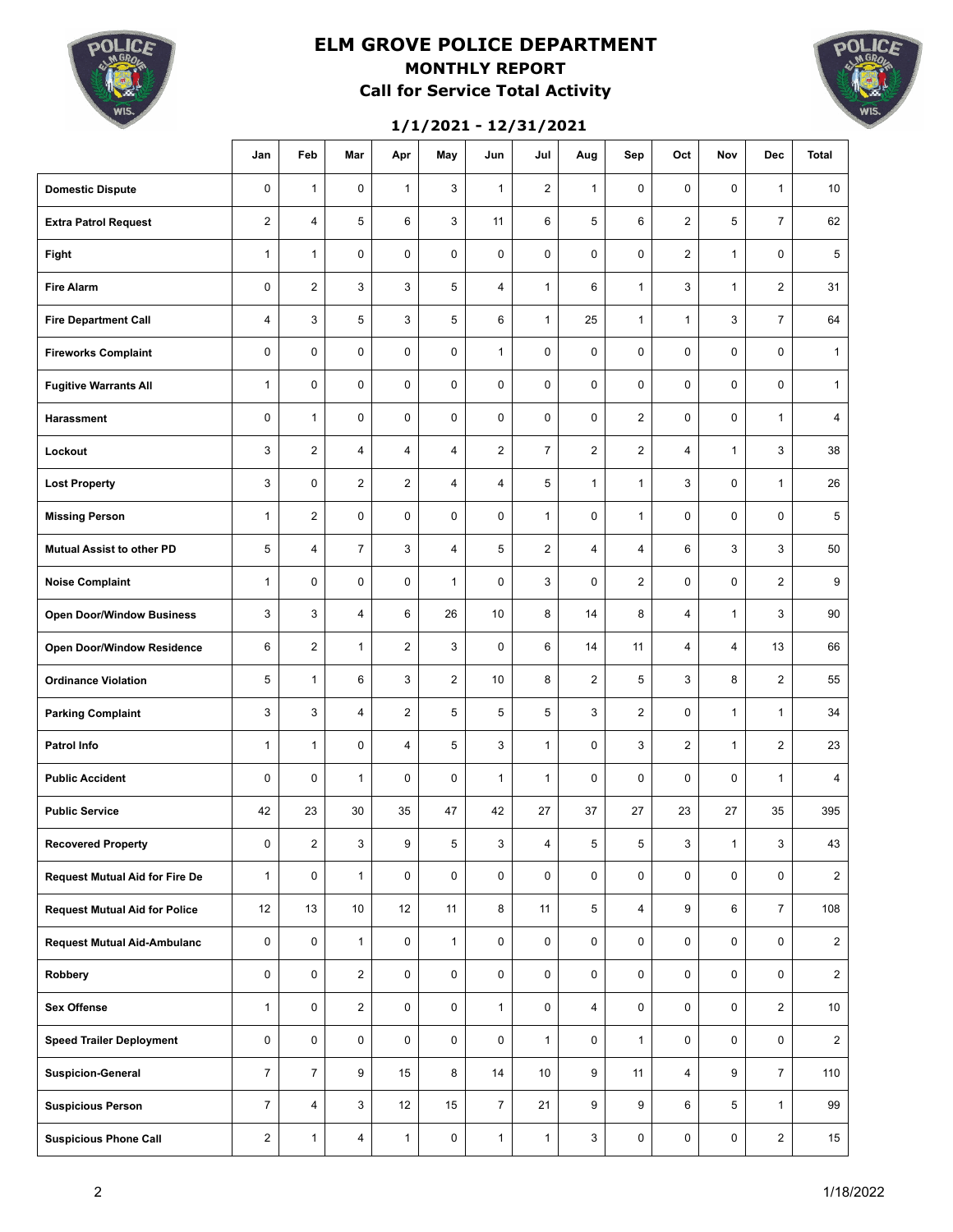

### **ELM GROVE POLICE DEPARTMENT MONTHLY REPORT Call for Service Total Activity**



#### **1/1/2021 - 12/31/2021**

|                              | Jan            | Feb          | Mar            | Apr            | May         | Jun            | Jul            | Aug            | Sep            | Oct            | <b>Nov</b>     | <b>Dec</b>     | <b>Total</b>   |
|------------------------------|----------------|--------------|----------------|----------------|-------------|----------------|----------------|----------------|----------------|----------------|----------------|----------------|----------------|
| <b>Suspicious Vehicle</b>    | 11             | 9            | $\overline{7}$ | 9              | 15          | 26             | 17             | 17             | 15             | 13             | 12             | 8              | 159            |
| <b>Tavern/Tobacco Check</b>  | $\overline{2}$ | $\mathbf{1}$ | 4              | $\overline{4}$ | 4           | $\overline{2}$ | $\overline{4}$ | 4              | $\overline{2}$ | $\overline{7}$ | 4              | 3              | 41             |
| <b>Theft</b>                 | 12             | 12           | 13             | $\overline{7}$ | 9           | $\overline{7}$ | 9              | 15             | 10             | $\overline{7}$ | $\overline{7}$ | 13             | 121            |
| <b>Traffic Complaint</b>     | 8              | 11           | 3              | 17             | 19          | 12             | $\overline{7}$ | 1              | 5              | 5              | 3              | 4              | 95             |
| <b>Traffic Hazard</b>        | 5              | 9            | 3              | 8              | 18          | 12             | 19             | 46             | 5              | 8              | 12             | 36             | 181            |
| <b>Traffic Stop</b>          | 154            | 126          | 210            | 179            | 223         | 323            | 263            | 281            | 226            | 246            | 146            | 149            | 2,526          |
| <b>Transient Merchant</b>    | 0              | $\mathbf{1}$ | $\mathbf 0$    | 0              | $\mathbf 0$ | $\mathbf 0$    | $\mathbf 0$    | $\mathbf 0$    | $\mathbf 0$    | $\mathbf 0$    | $\mathbf 0$    | 0              | $\mathbf{1}$   |
| Trespassing                  | 0              | $\mathbf 0$  | 0              | $\overline{1}$ | $\mathbf 0$ | $\Omega$       | $\mathbf 0$    | 1              | $\mathbf 0$    | 0              | $\mathbf 0$    | $\Omega$       | $\overline{2}$ |
| <b>Weather Alert/Warning</b> | 1              | 3            | 0              | 3              | $\mathbf 0$ | $\Omega$       | $\mathbf{1}$   | $\overline{7}$ | $\overline{2}$ | $\mathbf{1}$   | $\mathbf 0$    | $\overline{2}$ | 20             |
| <b>Total</b>                 | 487            | 421          | 520            | 485            | 603         | 673            | 621            | 691            | 523            | 542            | 416            | 499            | 6,481          |

| <b>CAD Dispositions</b> | Jan | <b>Feb</b> | Mar      | Apr | May | Jun | Jul | Aug | Sep | Oct | Nov | Dec | <b>Total</b> |
|-------------------------|-----|------------|----------|-----|-----|-----|-----|-----|-----|-----|-----|-----|--------------|
|                         |     | 0          | $\Omega$ |     | 0   | 0   | 0   | 0   | 0   | 0   | 0   | 0   | 2            |
| <b>All Other Dispos</b> | 408 | 351        | 403      | 383 | 474 | 507 | 471 | 551 | 377 | 401 | 333 | 412 | 5,071        |
| <b>Verbal Warning</b>   | 78  | 70         | 117      | 101 | 129 | 166 | 150 | 140 | 146 | 141 | 83  | 87  | 1,408        |
| <b>Total</b>            | 487 | 421        | 520      | 485 | 603 | 673 | 621 | 691 | 523 | 542 | 416 | 499 | 6,481        |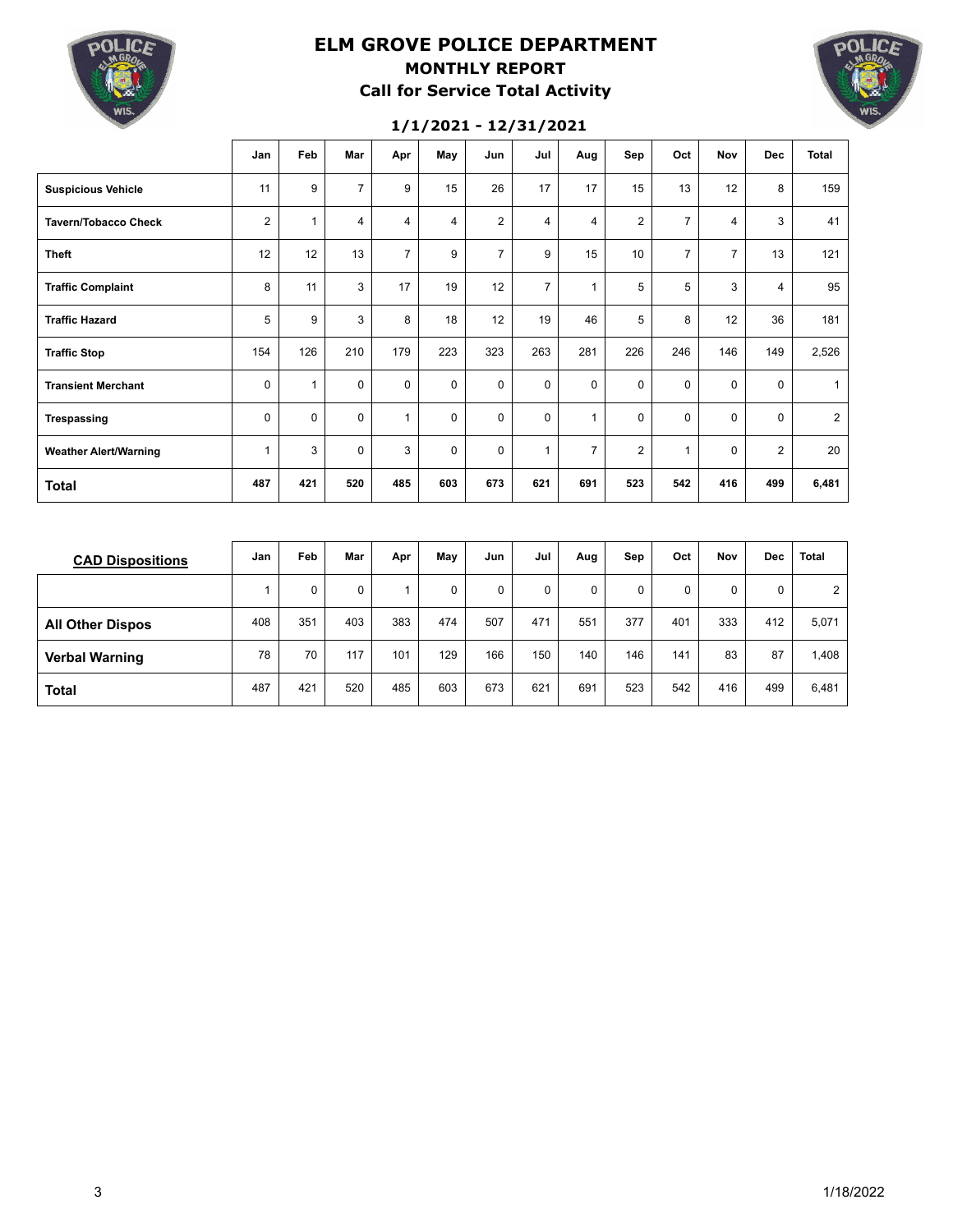

# **Elm Grove Police Department**

## **MONTHLY REPORT**



### **Case Activity based on CFS Management Codes**

**\*\* For official use only \*\***

| <b>CASES by CFS CODES</b>                  | Jan            | Feb                     | Mar            | Apr            | May            | Jun            | Jul            | Aug                     | Sep            | Oct            | Nov            | Dec            | <b>Total</b>   |
|--------------------------------------------|----------------|-------------------------|----------------|----------------|----------------|----------------|----------------|-------------------------|----------------|----------------|----------------|----------------|----------------|
| Administrative                             | 1              | $\mathbf 0$             | $\pmb{0}$      | $\mathbf{1}$   | $\mathbf 0$    | $\mathbf{1}$   | $\mathbf 0$    | 0                       | $\mathbf{1}$   | $\mathbf 0$    | $\mathbf{1}$   | 1              | 6              |
| <b>Aggravated Assault</b>                  | $\mathbf 0$    | $\mathbf 0$             | $\mathbf 0$    | $\mathbf 0$    | $\mathbf 0$    | $\mathbf 0$    | 0              | $\mathbf 0$             | $\mathbf 0$    | $\mathbf 0$    | $\mathbf 0$    | $\mathbf{1}$   | $\mathbf 1$    |
| Amphetamine - Possession                   | 0              | 0                       | $\pmb{0}$      | $\mathbf{1}$   | $\pmb{0}$      | $\mathbf 0$    | $\mathbf 0$    | 0                       | $\pmb{0}$      | $\mathbf 0$    | $\mathbf 0$    | $\mathbf 0$    | $\mathbf 1$    |
| Animal Complaints - Bite                   | 0              | 0                       | $\pmb{0}$      | $\mathbf{1}$   | $\pmb{0}$      | $\pmb{0}$      | 1              | $\overline{\mathbf{c}}$ | $\pmb{0}$      | 0              | $\mathbf 0$    | 0              | 4              |
| <b>Bail Jumping</b>                        | 0              | $\mathbf{1}$            | $\mathbf 0$    | 0              | $\mathbf 0$    | $\mathbf 0$    | $\mathbf 0$    | $\mathbf{2}$            | $\mathbf{1}$   | $\mathbf{1}$   | $\mathbf 0$    | 0              | 5              |
| Burglary - No Forced                       | 0              | $\mathbf{1}$            | $\mathbf 0$    | $\mathbf 0$    | 0              | $\mathbf 0$    | 0              | $\mathbf 0$             | 0              | $\mathbf 0$    | $\mathbf 0$    | $\mathbf 0$    | 1              |
| Burglary - No Forced Entry/Residence/Day   | 0              | 0                       | $\pmb{0}$      | 0              | 0              | $\mathbf 0$    | 0              | $\mathbf{1}$            | $\pmb{0}$      | $\mathbf 0$    | $\mathbf 0$    | 0              | $\mathbf 1$    |
| Carrying a Concealed Weapon                | 0              | 0                       | $\mathbf 0$    | 0              | $\mathbf 0$    | $\mathbf{1}$   | 2              | 0                       | 3              | 2              | $\mathbf{1}$   | $\mathbf 0$    | 9              |
| Criminal Damage to Property                | 0              | $\mathbf{1}$            | $\mathbf{1}$   | $\mathbf 0$    | $\pmb{0}$      | $\overline{2}$ | 0              | 0                       | $\mathbf{1}$   | $\mathbf 0$    | $\mathbf{1}$   | $\mathbf 0$    | 6              |
| Criminal Damage to Property - Business     | 0              | 1                       | $\pmb{0}$      | 0              | $\pmb{0}$      | $\mathbf 0$    | $\mathbf 0$    | 0                       | $\pmb{0}$      | 0              | $\mathbf 0$    | 0              | $\mathbf 1$    |
| Criminal Damage to Property - Private      | 0              | 0                       | $\pmb{0}$      | 0              | $\mathbf 0$    | $\mathbf 0$    | 0              | 1                       | $\mathbf{1}$   | $\mathbf 0$    | $\mathbf 0$    | $\mathbf 0$    | $\mathbf{2}$   |
| Curfew                                     | $\overline{2}$ | 0                       | $\overline{2}$ | 0              | $\mathbf 0$    | $\mathbf 0$    | $\mathbf 0$    | 0                       | $\mathbf 0$    | $\mathbf 0$    | $\mathbf 0$    | 0              | 4              |
| Death: Natural/Accidental                  | 3              | 0                       | $\pmb{0}$      | 0              | 1              | $\mathbf 0$    | 0              | 0                       | $\mathbf{1}$   | $\mathbf 0$    | $\mathbf 0$    | $\overline{2}$ | $\overline{7}$ |
| <b>Disorderly Conduct</b>                  | $\mathbf{1}$   | $\overline{2}$          | $\mathbf 0$    | $\mathbf 0$    | $\overline{2}$ | $\overline{2}$ | 3              | 3                       | $\mathbf{1}$   | 3              | $\overline{2}$ | $\mathbf 0$    | 19             |
| Disorderly Conduct - Fighting              | 0              | 0                       | 0              | $\mathbf 0$    | $\pmb{0}$      | $\mathbf 0$    | $\mathbf 0$    | 0                       | $\pmb{0}$      | $\overline{2}$ | $\mathbf 0$    | $\mathbf 0$    | $\mathbf{2}$   |
| Disorderly Conduct - Obstructing/Resisting | 0              | 0                       | $\mathbf{1}$   | 0              | $\pmb{0}$      | $\mathbf 0$    | 0              | 0                       | $\pmb{0}$      | 0              | $\mathbf 0$    | $\mathbf 0$    | $\mathbf 1$    |
| Disorderly Conduct - Simple Assault        | 0              | 0                       | $\mathbf 0$    | 0              | $\mathbf 0$    | $\mathbf{1}$   | $\mathbf 0$    | 0                       | $\mathbf 0$    | $\mathbf 0$    | $\mathbf 0$    | 0              | $\mathbf 1$    |
| Disorderly Conduct - Suspicious Activity   | 0              | 0                       | $\mathbf 0$    | 0              | $\mathbf 0$    | $\mathbf 0$    | $\mathbf 0$    | 0                       | $\pmb{0}$      | $\mathbf{1}$   | $\mathbf 0$    | $\mathbf 0$    | 1              |
| Driving/Operating Under the Influence -    | 0              | $\mathbf{1}$            | 0              | 4              | $\overline{4}$ | $\overline{4}$ | $\mathbf{1}$   | 3                       | $\mathbf{1}$   | 2              | 3              | 0              | 23             |
| <b>Embezzlement - Business Property</b>    | $\mathbf{1}$   | 0                       | $\pmb{0}$      | 0              | 0              | 0              | 2              | 0                       | 0              | 0              | 0              | 0              | 3              |
| Found/Recovered - Property                 | $\mathbf{1}$   | $\overline{\mathbf{c}}$ | 3              | 10             | 4              | $\overline{4}$ | 4              | $\overline{4}$          | $\overline{7}$ | 3              | $\mathbf{1}$   | 3              | 46             |
| Fraud                                      | $\mathsf 0$    | 0                       | $\mathbf 0$    | 0              | 0              | $\mathbf 0$    | $\mathbf 0$    | $\mathbf{1}$            | $\mathbf{1}$   | $\mathbf 0$    | $\mathbf{1}$   | $\mathbf{1}$   | 4              |
| Fraud - By Wire                            | 0              | 0                       | 0              | 0              | 0              | 0              | 0              | 0                       | $\mathbf{1}$   | $\mathbf{1}$   | $\mathbf 0$    | $\mathbf 0$    | $\mathbf{2}$   |
| Fraud - Identity Theft                     | 1              | 0                       | $\mathsf{O}$   | $\mathbf{1}$   | $\overline{2}$ | 5              | $\overline{2}$ | 3                       | 0              | $\overline{2}$ | 3              | 3              | 22             |
| Fraud - Impersonate/Identity Theft         | $\mathsf 0$    | $\mathbf{1}$            | $\mathbf{1}$   | $\overline{2}$ | $\mathsf{O}$   | $\mathsf{O}$   | 0              | $\mathbf{1}$            | 0              | $\mathsf{O}$   | $\mathsf 0$    | 0              | 5              |
| Fraud - Swindle                            | $\mathsf 0$    | $\mathbf{1}$            | $\mathbf{1}$   | 0              | 0              | $\mathbf 0$    | 0              | 0                       | $\mathbf{1}$   | 0              | $\mathbf 0$    | $\mathbf 0$    | $\mathbf{3}$   |
| Fraud and Abuse - Computer/Computer        | $\mathbf{1}$   | 0                       | 0              | 0              | $\mathbf 0$    | $\mathbf 0$    | 0              | 0                       | 0              | 0              | $\mathsf 0$    | $\mathbf 0$    | $\mathbf{1}$   |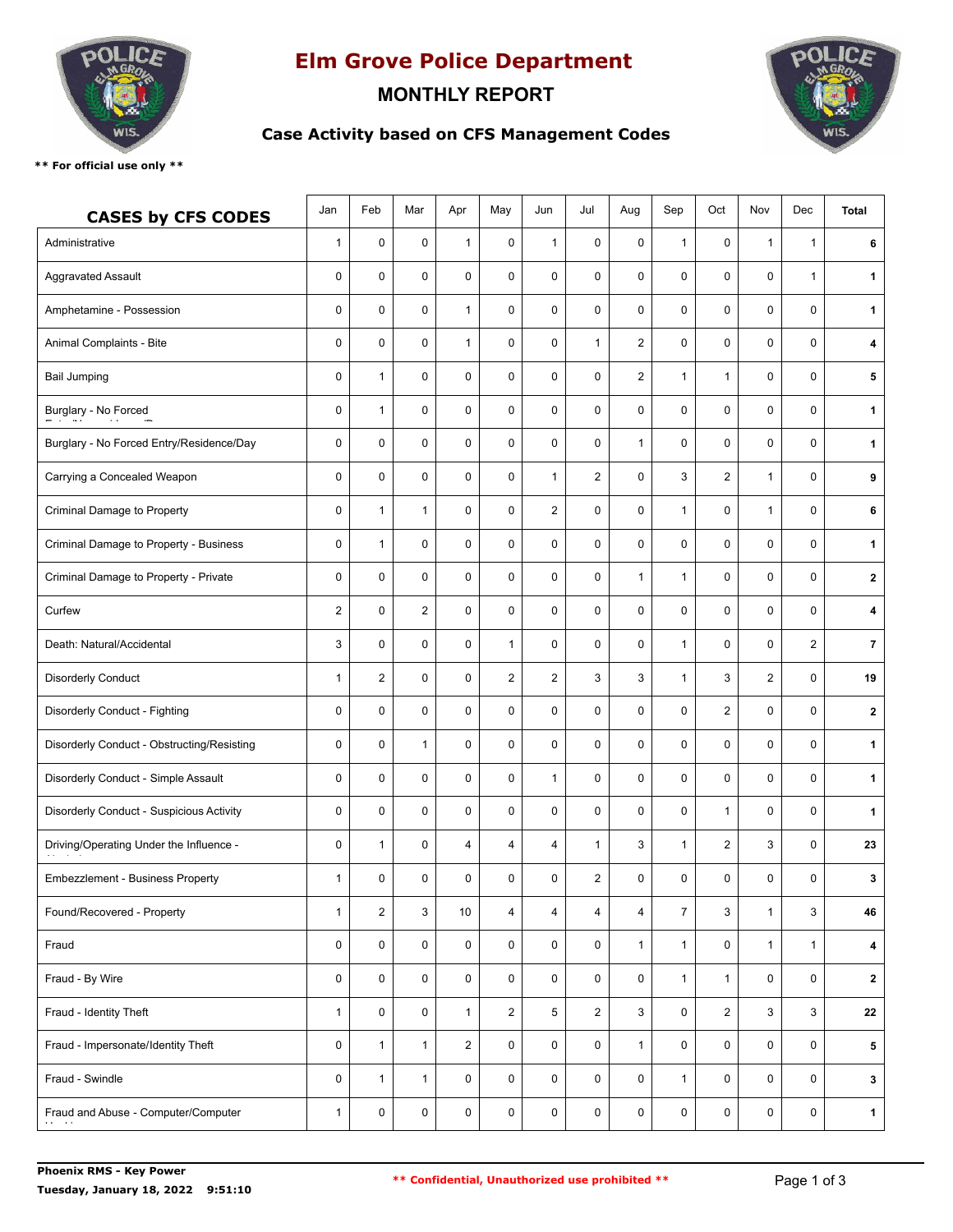

# **Elm Grove Police Department**

### **MONTHLY REPORT**

**Case Activity based on CFS Management Codes**



**\*\* For official use only \*\***

|                                                | Jan            | Feb          | Mar            | Apr            | May            | Jun            | Jul                     | Aug            | Sep            | Oct            | Nov            | Dec            | <b>Total</b>   |
|------------------------------------------------|----------------|--------------|----------------|----------------|----------------|----------------|-------------------------|----------------|----------------|----------------|----------------|----------------|----------------|
| Hallucinogen - Possession                      | $\mathbf 0$    | $\pmb{0}$    | 0              | $\mathsf 0$    | $\mathbf 0$    | $\mathbf 0$    | $\mathbf 0$             | 0              | $\mathsf 0$    | $\mathbf{1}$   | $\mathbf 0$    | 0              | $\mathbf 1$    |
| Health or Safety                               | $\mathbf 0$    | $\mathbf 0$  | $\mathbf 0$    | $\mathbf{1}$   | $\mathbf 0$    | $\mathbf 0$    | $\mathbf 0$             | $\mathbf 0$    | 0              | $\overline{2}$ | $\mathbf{1}$   | $\mathbf 0$    | 4              |
| Heroin - Possession                            | $\mathbf 0$    | 0            | $\mathsf{O}$   | 0              | $\mathbf 0$    | $\mathbf 0$    | 0                       | $\pmb{0}$      | 0              | $\mathbf 0$    | $\mathbf 0$    | $\mathbf{1}$   | $\mathbf 1$    |
| Heroin - Sell                                  | $\pmb{0}$      | 0            | $\pmb{0}$      | 0              | $\mathbf{1}$   | $\mathbf 0$    | 0                       | 0              | 0              | 0              | $\mathbf 0$    | $\mathbf 0$    | $\mathbf 1$    |
| Hit and Run/Leaving the Scene of an            | $\mathbf{1}$   | $\mathbf{1}$ | $\mathbf{1}$   | $\overline{4}$ | $\mathbf 0$    | 2              | 6                       | 0              | 2              | $\mathbf{1}$   | $\mathbf{1}$   | $\mathbf 0$    | 19             |
| Informational Report/All Other                 | 3              | 3            | 5              | 0              | $\overline{4}$ | $\overline{4}$ | 6                       | $\overline{7}$ | $\overline{7}$ | $\overline{c}$ | $\overline{4}$ | $\mathbf{1}$   | 46             |
| Intimidation (Includes Stalking)               | $\mathbf 0$    | 0            | 0              | $\mathsf 0$    | $\mathbf 0$    | $\mathbf 0$    | $\mathbf 0$             | $\mathbf 0$    | $\mathbf{1}$   | $\mathbf 0$    | $\mathbf 0$    | $\mathbf 0$    | $\mathbf 1$    |
| Liquor - All Other                             | $\mathbf 0$    | $\mathbf 0$  | $\mathbf 0$    | $\mathbf{1}$   | 0              | $\mathbf 0$    | $\mathbf 0$             | $\mathbf{1}$   | 0              | 0              | $\mathbf 0$    | $\mathbf 0$    | $\mathbf{2}$   |
| Liquor - Underage Possession/Consume           | $\mathbf{1}$   | $\mathbf{1}$ | 0              | 0              | 0              | $\mathbf{1}$   | $\mathbf 0$             | $\pmb{0}$      | 0              | $\mathbf 0$    | $\mathbf 0$    | $\mathbf 0$    | 3              |
| Liquor Laws - Tavern Violatons (Bartender,     | $\pmb{0}$      | 0            | 0              | $\mathsf 0$    | 0              | $\mathbf 0$    | $\mathbf 0$             | 0              | 0              | $\mathbf{1}$   | $\mathbf 0$    | $\overline{2}$ | 3              |
| Lost/Missing - Property                        | $\mathbf 0$    | 0            | 0              | $\mathbf{1}$   | 0              | $\mathbf 0$    | 0                       | 0              | 0              | 0              | $\mathbf 0$    | $\mathbf 0$    | 1              |
| Lost/Missing Person - Juvenile                 | $\mathbf{1}$   | 0            | 0              | $\overline{2}$ | 0              | $\mathbf 0$    | $\mathbf 0$             | $\mathbf 0$    | 0              | 0              | $\mathbf 0$    | $\mathbf 0$    | 3              |
| Marijuana - Possession                         | $\overline{2}$ | 1            | $\overline{4}$ | $\overline{2}$ | $\overline{2}$ | $\overline{7}$ | 4                       | $\mathbf{1}$   | $\mathbf{1}$   | $\overline{4}$ | $\mathbf 0$    | 1              | 29             |
| Mental Observation/Emergency Detention         | $\overline{2}$ | 0            | 3              | 3              | 5              | $\mathbf{1}$   | $\overline{2}$          | $\overline{4}$ | $\overline{4}$ | $\overline{2}$ | $\overline{4}$ | 5              | 35             |
| <b>Mutual Aid</b>                              | $\mathbf{1}$   | 0            | $\overline{2}$ | 0              | 0              | $\overline{2}$ | $\mathbf 0$             | $\pmb{0}$      | 0              | 0              | $\overline{2}$ | $\mathbf 0$    | $\overline{7}$ |
| MV Accident-Personal Injury                    | $\mathbf 0$    | 1            | 3              | 0              | $\mathbf{1}$   | $\mathbf{1}$   | $\overline{\mathbf{c}}$ | $\mathbf{1}$   | 0              | 0              | $\mathbf{1}$   | $\mathbf 0$    | 10             |
| MV Accident-Property Damage Only               | 6              | 9            | $\overline{2}$ | 5              | $\overline{7}$ | $\overline{7}$ | $\overline{7}$          | $\overline{7}$ | 6              | 3              | 11             | 12             | 82             |
| Narcotic Equipment (Paraphernalia) -           | $\mathbf 0$    | $\mathbf 0$  | 0              | 0              | $\mathbf 0$    | $\mathbf 0$    | $\mathbf 0$             | 0              | $\mathbf{1}$   | $\mathbf 0$    | $\mathbf 0$    | $\mathbf 0$    | $\mathbf 1$    |
| Obscene Material - Possession                  | $\pmb{0}$      | 0            | 0              | 0              | 0              | $\mathbf 0$    | 0                       | $\mathbf{1}$   | 0              | 0              | $\mathbf 0$    | $\mathbf 0$    | $\mathbf 1$    |
| Obstructing Police-False Info                  | $\pmb{0}$      | 1            | 1              | 0              | 0              | $\pmb{0}$      | 1                       | 1              | $\mathbf{1}$   | 0              | $\pmb{0}$      | 0              | 5              |
| Ordinance/Zoning Violation                     | $\pmb{0}$      | $\mathbf{1}$ | $\mathbf{1}$   | 0              | 0              | $\mathbf{1}$   | 0                       | $\mathbf 0$    | 0              | $\mathbf 0$    | $\pmb{0}$      | 0              | $\mathbf{3}$   |
| Possess Stolen Property                        | $\pmb{0}$      | $\mathsf 0$  | $\mathsf{O}$   | $\pmb{0}$      | 0              | $\mathbf{1}$   | $\mathbf 0$             | $\mathsf{O}$   | 0              | 0              | $\pmb{0}$      | $\mathbf 0$    | $\mathbf{1}$   |
| Possession of a Stolen Vehicle                 | $\pmb{0}$      | 0            | 0              | 0              | 0              | $\pmb{0}$      | 0                       | $\overline{2}$ | 0              | 0              | $\pmb{0}$      | 0              | $\mathbf{2}$   |
| <b>Public Order Crimes</b>                     | $\pmb{0}$      | $\mathsf{O}$ | $\mathsf{O}$   | 0              | 0              | $\overline{2}$ | $\overline{2}$          | 0              | 0              | $\mathsf 0$    | $\mathbf 0$    | $\mathbf 0$    | 4              |
| Resisting an Officer - Simple Physical Assault | $\pmb{0}$      | $\mathsf{O}$ | $\mathbf{1}$   | 0              | 0              | 0              | 0                       | $\mathsf{O}$   | 0              | 0              | $\mathbf{1}$   | 0              | $\mathbf{2}$   |
| Robbery                                        | $\pmb{0}$      | 0            | $\mathbf{1}$   | 0              | $\mathbf 0$    | $\mathbf 0$    | 0                       | $\mathbf 0$    | 0              | $\mathbf 0$    | $\pmb{0}$      | 0              | $\mathbf{1}$   |
| Robbery - Business/Strongarm                   | $\pmb{0}$      | $\mathsf{O}$ | $\mathbf{1}$   | 0              | $\mathbf 0$    | 0              | $\mathbf 0$             | $\mathsf{O}$   | 0              | $\mathbf 0$    | $\pmb{0}$      | $\mathbf 0$    | $\mathbf{1}$   |
| Sex Offense                                    | $\pmb{0}$      | $\pmb{0}$    | 0              | $\pmb{0}$      | 0              | 0              | 0                       | 0              | 0              | 0              | 0              | $\mathbf{1}$   | 1              |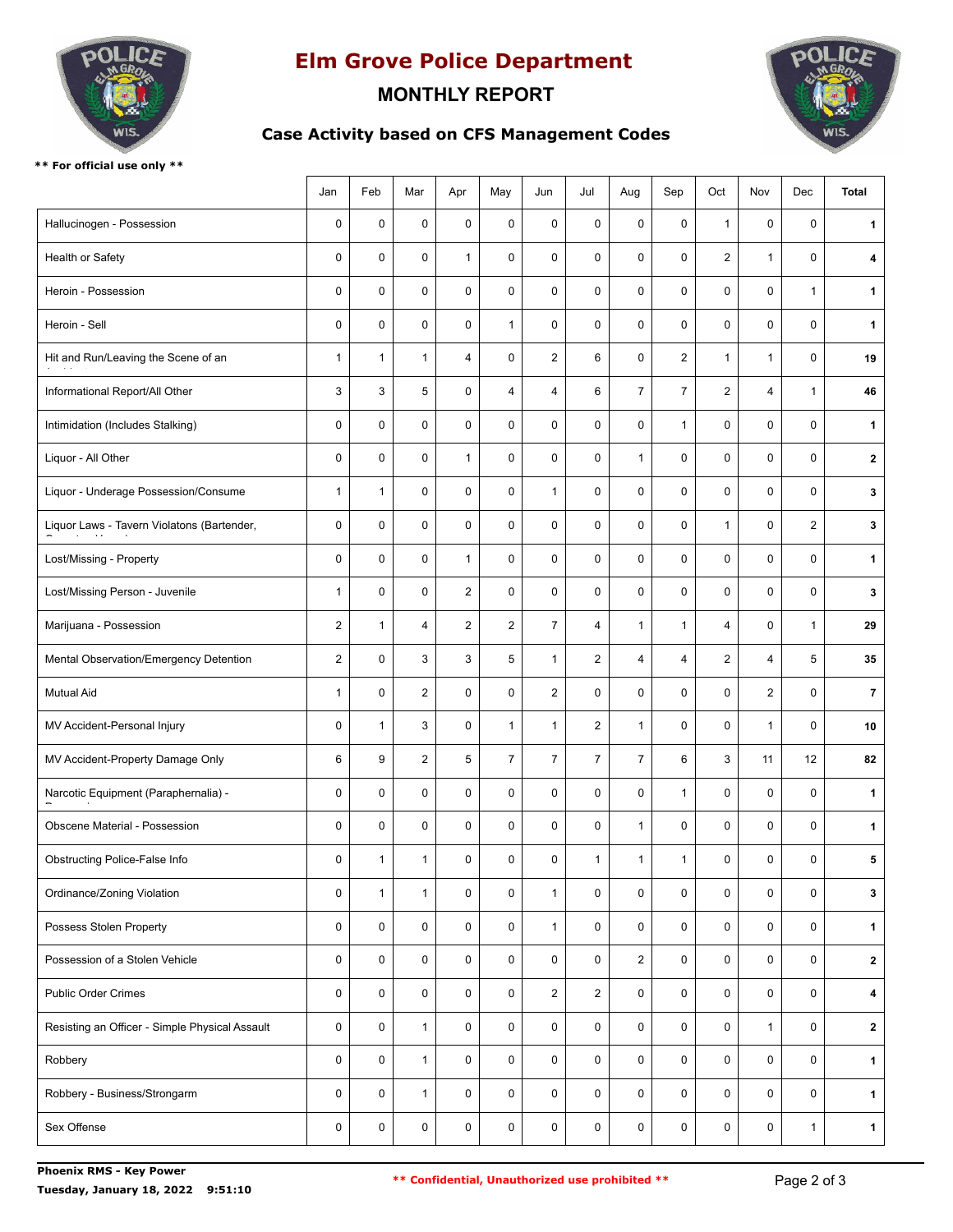

# **Elm Grove Police Department**

### **MONTHLY REPORT**

**Case Activity based on CFS Management Codes**



**\*\* For official use only \*\***

|                                         | Jan          | Feb          | Mar                     | Apr          | May            | Jun          | Jul          | Aug            | Sep            | Oct          | Nov          | Dec          | <b>Total</b> |
|-----------------------------------------|--------------|--------------|-------------------------|--------------|----------------|--------------|--------------|----------------|----------------|--------------|--------------|--------------|--------------|
| Sex Offense - Fondling of a Child       | $\mathbf 0$  | 0            | 0                       | $\mathsf 0$  | $\mathbf 0$    | $\mathbf 0$  | 0            | $\mathbf{1}$   | $\mathbf 0$    | 0            | $\mathbf 0$  | $\mathbf{1}$ | $\mathbf{2}$ |
| Sexual Assault                          | $\mathbf{1}$ | 0            | $\mathbf{1}$            | 0            | $\mathbf 0$    | $\mathbf{1}$ | $\mathbf 0$  | $\mathbf 0$    | 0              | $\mathbf 0$  | $\mathbf 0$  | $\mathbf 0$  | $\mathbf{3}$ |
| Simple Assault                          | $\mathbf 0$  | $\mathbf{1}$ | 0                       | 0            | $\mathbf{1}$   | $\mathbf 0$  | 3            | 0              | $\pmb{0}$      | 0            | $\mathbf{1}$ | 0            | 6            |
| <b>Suspicious Circumstances</b>         | $\mathbf 0$  | 3            | 0                       | 0            | $\pmb{0}$      | $\mathbf 0$  | 0            | 0              | $\pmb{0}$      | 0            | $\mathbf 0$  | $\mathbf 0$  | 3            |
| Suspicious Vehicle                      | $\mathbf 0$  | $\mathbf 0$  | 0                       | $\mathbf{1}$ | $\mathbf 0$    | $\mathbf 0$  | $\mathbf 0$  | 0              | $\pmb{0}$      | 0            | $\mathbf 0$  | $\mathbf 0$  | $\mathbf{1}$ |
| Theft - All Others \$50-\$199           | $\mathbf 0$  | $\mathbf 0$  | 0                       | 0            | $\mathbf{1}$   | $\mathbf 0$  | $\mathbf{1}$ | 0              | $\pmb{0}$      | 0            | $\mathbf 0$  | $\mathbf 0$  | $\mathbf{2}$ |
| Theft - All Others <\$50                | $\mathbf 0$  | 0            | 0                       | 0            | $\pmb{0}$      | $\mathbf 0$  | 0            | 0              | 0              | 0            | $\mathbf{1}$ | $\mathbf 0$  | $\mathbf{1}$ |
| Theft - All Others >=\$200              | $\mathbf 0$  | $\mathbf 0$  | 0                       | 0            | $\pmb{0}$      | $\mathbf 0$  | 0            | $\mathbf{1}$   | 0              | $\mathbf{1}$ | $\mathbf 0$  | $\mathbf 0$  | $\mathbf{2}$ |
| Theft - Auto Parts >=\$200              | $\mathbf 0$  | 0            | $\mathbf{1}$            | 0            | $\pmb{0}$      | $\mathbf 0$  | 0            | 0              | $\pmb{0}$      | 0            | $\mathbf 0$  | 0            | $\mathbf 1$  |
| Theft - From Auto \$50-\$199            | $\mathbf 0$  | 0            | 0                       | 0            | $\pmb{0}$      | $\mathbf 0$  | $\mathbf 0$  | 0              | $\mathbf{1}$   | 0            | $\mathbf 0$  | $\mathbf 0$  | $\mathbf{1}$ |
| Theft - From Auto <\$50                 | $\mathbf 0$  | 0            | 0                       | 0            | $\mathbf 0$    | $\mathbf 0$  | 0            | $\mathbf{1}$   | $\pmb{0}$      | 0            | $\mathbf 0$  | $\mathbf 0$  | $\mathbf{1}$ |
| Theft - From Building \$50-\$199        | $\mathbf 0$  | $\mathbf 0$  | 0                       | 0            | $\mathbf 0$    | $\mathbf 0$  | 0            | $\mathbf{1}$   | $\mathbf{1}$   | 0            | $\mathbf 0$  | $\mathbf 0$  | $\mathbf{2}$ |
| Theft - From Building <\$50             | $\mathbf 0$  | 0            | 0                       | 0            | $\pmb{0}$      | $\mathbf 0$  | 0            | 0              | 0              | 0            | $\mathbf 0$  | $\mathbf{1}$ | $\mathbf 1$  |
| Theft - From Building >=\$200           | $\mathbf 0$  | $\mathbf{1}$ | 0                       | $\mathbf{1}$ | $\pmb{0}$      | $\mathbf 0$  | 0            | $\mathbf 0$    | 0              | 0            | $\mathbf 0$  | $\mathbf{1}$ | $\mathbf{3}$ |
| Theft - From Yards <\$50                | $\pmb{0}$    | 0            | $\mathbf{1}$            | 0            | $\pmb{0}$      | $\mathbf 0$  | 0            | 0              | $\pmb{0}$      | 0            | $\pmb{0}$    | 0            | $\mathbf{1}$ |
| Theft - From Yards >=\$200              | $\mathbf 0$  | 0            | 0                       | 0            | $\pmb{0}$      | $\mathbf 0$  | $\mathbf{1}$ | 0              | 0              | 0            | $\mathbf 0$  | $\mathbf 0$  | $\mathbf{1}$ |
| Theft - Pocketpicking >=\$200           | $\mathbf{1}$ | $\mathbf 0$  | 0                       | $\mathbf 0$  | $\mathbf 0$    | $\mathbf 0$  | $\mathbf 0$  | 0              | $\mathbf 0$    | 0            | $\mathbf 0$  | $\mathbf 0$  | $\mathbf{1}$ |
| Theft - Postal \$50-\$199               | $\mathbf 0$  | $\mathbf 0$  | $\mathbf{1}$            | 0            | $\pmb{0}$      | $\mathbf 0$  | $\mathsf{O}$ | 0              | $\pmb{0}$      | 0            | $\mathbf 0$  | 0            | $\mathbf 1$  |
| Theft - Retail \$50-\$199               | 3            | 3            | $\overline{2}$          | 0            | $\mathbf{1}$   | 0            | $\mathbf{1}$ | $\mathbf{1}$   | $\pmb{0}$      | $\mathbf{1}$ | $\mathbf{1}$ | $\mathbf{1}$ | 14           |
| Theft - Retail <\$50                    | 3            | 4            | $\mathbf{1}$            | 0            | $\overline{2}$ | $\pmb{0}$    | 0            | $\mathbf{1}$   | $\pmb{0}$      | 0            | $\pmb{0}$    | 1            | 12           |
| Theft - Retail >=\$200                  | $\mathbf{1}$ | $\mathbf{1}$ | 0                       | $\mathbf{1}$ | $\pmb{0}$      | $\mathbf 0$  | 0            | 0              | $\pmb{0}$      | $\mathbf{1}$ | $\pmb{0}$    | $\mathbf{1}$ | 5            |
| Theft of Motor Vehicle                  | $\pmb{0}$    | 0            | 0                       | 0            | $\pmb{0}$      | $\mathbf 0$  | $\mathbf{1}$ | $\mathbf{1}$   | $\mathbf{1}$   | $\mathbf 0$  | $\mathbf{1}$ | $\mathbf{1}$ | 5            |
| Traffic Offense                         | 5            | $\mathsf{O}$ | $\overline{\mathbf{c}}$ | 4            | $\mathbf{3}$   | 3            | 6            | $\overline{4}$ | $\overline{4}$ | 5            | $\mathbf{1}$ | 3            | 40           |
| Trespassing                             | $\mathbf{1}$ | $\mathsf{O}$ | 0                       | $\pmb{0}$    | $\mathsf{O}$   | $\mathbf 0$  | 0            | 0              | 0              | 0            | 0            | 0            | $\mathbf{1}$ |
| Violation of a Court Order Including DV | $\mathbf 0$  | 0            | 0                       | $\pmb{0}$    | 0              | $\mathbf 0$  | 0            | 0              | $\mathbf{1}$   | 0            | $\mathsf 0$  | $\mathbf{1}$ | $\mathbf{2}$ |
| Warrant - Other Dept Pickup             | $\mathbf 0$  | $\mathbf{1}$ | 0                       | 4            | 0              | $\mathbf 0$  | 3            | $\mathbf{1}$   | 0              | $\mathbf{1}$ | 0            | $\mathbf 0$  | 10           |
| Weapons Offense                         | $\pmb{0}$    | $\mathbf{1}$ | 0                       | $\pmb{0}$    | 0              | $\mathbf 0$  | 0            | 0              | $\mathbf{1}$   | 0            | $\pmb{0}$    | $\mathbf 0$  | $\mathbf{2}$ |
| Total                                   | 43           | 44           | 43                      | 50           | 41             | 53           | 61           | 58             | 52             | 42           | 43           | 45           | 575          |